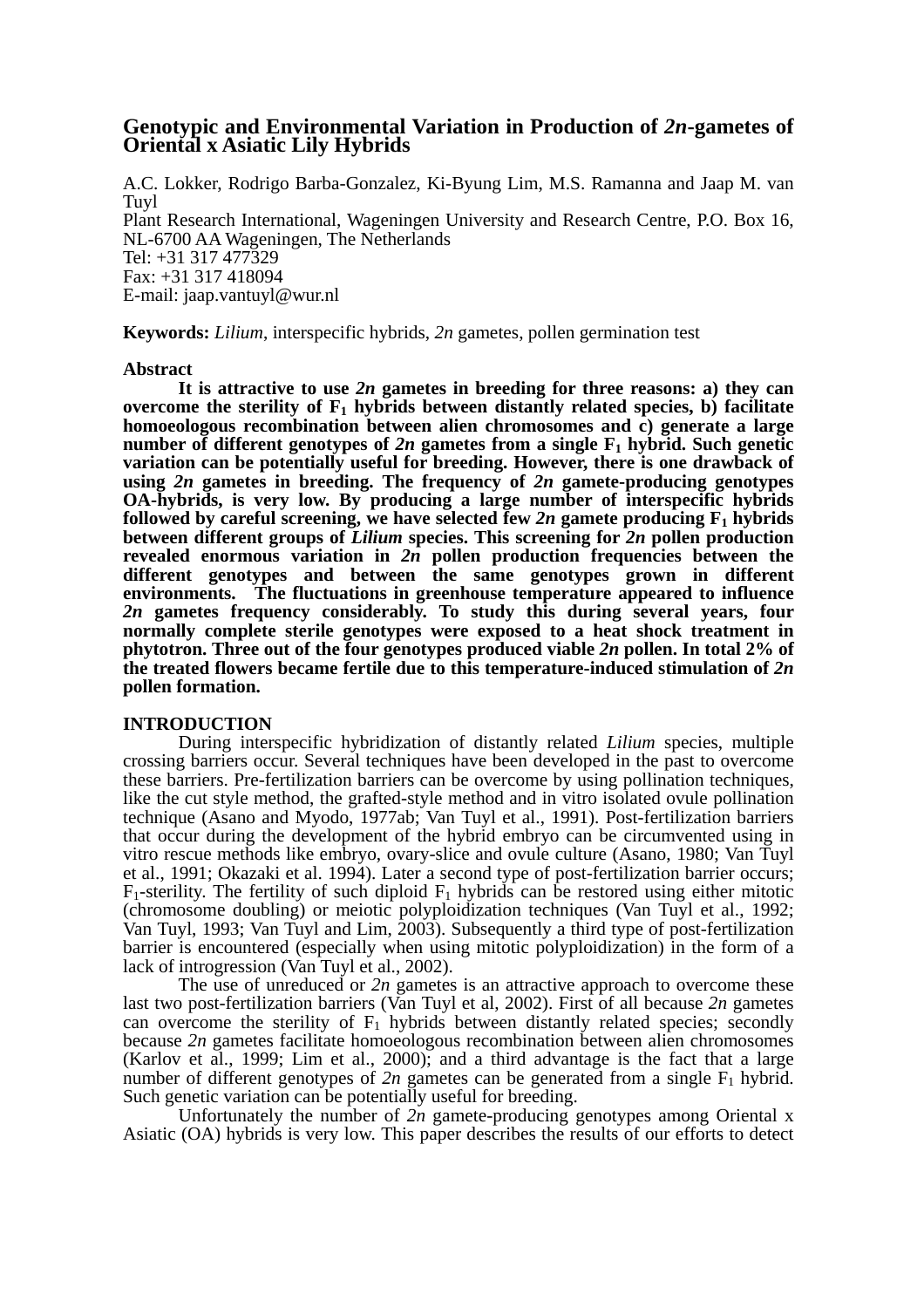new 2n gamete-producing genotypes among an existing collection of  $OA F<sub>1</sub>$  hybrids using a careful screening method. Furthermore an attempt to induce the production of *2n* pollen in sterile OA-hybrids using heat shock treatment is described.

## **MATERIALS AND METHODS**

Over one hundred  $F_1$  hybrid OA genotypes were grown in unheated greenhouses (creating an environment with temperature fluctuation due to the daily changes in outside temperature) some were also grown in a heated greenhouse (causing an environment with a more or less stable temperature). Additionally, plants of four normally sterile  $F_1$  hybrid OA genotypes were grown in a phytotron for 6 weeks and exposed daily to the following (extreme) temperature fluctuation regime: 8 hours at 10°C followed by 8 hours at 30°C under artificial lighting and 4 hours at 10 °C followed by 4 hours at  $30^{\circ}$ C in the dark, creating a day/night ratio of 16 : 8 hours.

 Upon flowering all genotypes were screened for *2n* pollen production using a pollen germination test: Pollen was cultured on artificial bacteriological agar medium (100 g sucrose, 5 g bacteriological agar, 20 mg boric acid and 200 mg calcium nitrate per litre) over night at 25°C. After 24 hours the pollen germination (i.e. viable *2n* pollen) percentage was observed using a stereo microscope. The pollen was classified as large (*2n*), small (*n*) and empty. The pollen germination percentage was scored counting only the large germinated pollen grains.

#### **RESULTS AND DISCUSSION**

 In total 12 genotypes were found to produce *2n* pollen in notable frequencies. The results of the pollen germination tests is shown in Table 1. The data from the pollen germination tests show considerable variation in germination percentages. Not only variation between the different genotypes but also variation between clones of the same genotype growing in different environments was observed. There was even considerable variation among different clones of one genotype within one environment and even among the different flowers of one clone.

 Four out of twelve genotypes (notably accessions 951502-1, 951584-1, 952400-1 & 962433-1) that had been grown under both environmental conditions were found to produce *2n* pollen. All four of these had already been identified as *2n* pollen producers in previous years. The other eight genotypes that were detected as *2n* pollen producers in the unheated greenhouse had up until then always been grown in heated greenhouses. Pollen germination tests had shown them to be sterile for several years in a row.

 All flowers of the plants from the heat shock treatment were tested for pollen germination. The results can be found in Table 2. In total 2% of the flowers responded to the treatment. But among the four genotypes the response (see Table 2.) as well as the pollen germination percentage varied. The pollen germination percentages varied between 1% and 5%. Three out of the four genotypes produced viable 2*n* pollen.

#### **CONCLUSION**

 These results suggest that the variation in *2n* pollen production is of both environmental and genetic origin. Temperature fluctuation, both natural (the unheated greenhouse) and artificial (the phytotron), seems to be an agent that stimulates the production of *2n* gametes. But not all results corroborate with this assumption: some genotypes showed higher pollen germination percentages in the heated greenhouse. Because of the large variation in *2n* pollen frequencies and the inconsistent nature of this variation, it is advisable to repeat screening and screen under different environments. It is also demonstrated that heat shock treatment can be used successfully to induce *2n* pollen production for breeding purposes.

# **ACKNOWLEDGEMENTS**

 The authors would like to thank the 11 Dutch lily breeding companies, who have supported the lily research at Plant Research International for many years.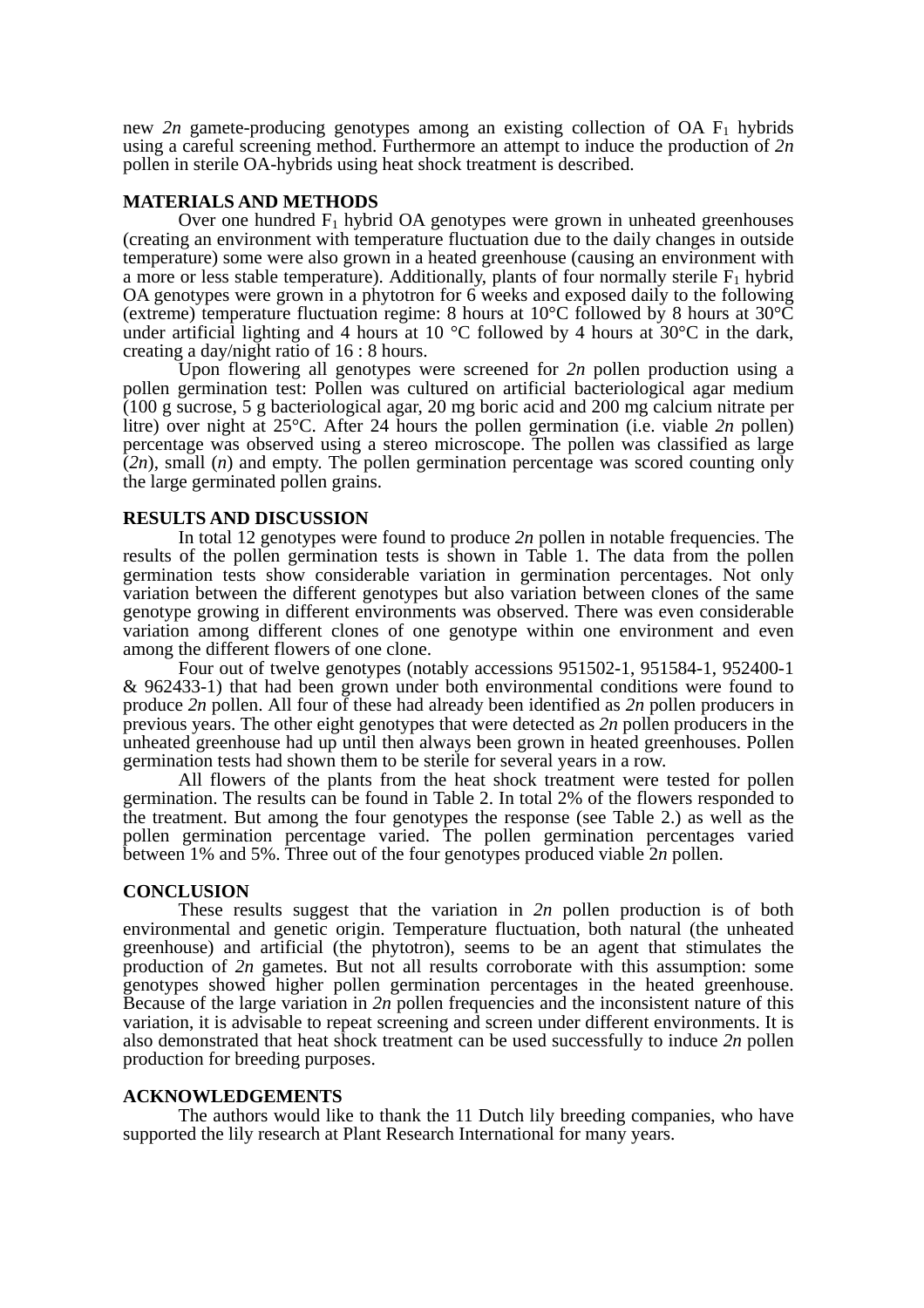#### **Literature Cited**

- Asano, Y. 1980. Studies on crosses between distantly related species of lilies. IV. The culture of immature hybrid embryos 0.3 - 0.4 mm long. J. Japan. Soc. Hort. Sci. 49:114-118.
- Asano, Y. and Myodo, H. 1977a. Studies on crosses between distantly related species of lilies. I. For the intrastylar pollination technique. J. Japan. Soc. Hort. Sci. 46: 59-65.
- Asano, Y. and Myodo, H. 1977b. Studies on crosses between distantly related species of lilies. II. The culture of immature hybrid embryos. J. Japan. Soc. Hort. Sci. 46: 267-273.
- Karlov, G.I., Khrustaleva, L.I, Lim, K.B. and Van Tuyl, J.M. 1999. Homoeologous recombination in *2n*-gamete producing interspecific hybrids of *Lilium* (Liliaceae) studied by genomic in situ hybridization (GISH). Genome 42(4): 681-686.
- Lim, Ki-Byung, Chung, J.D., Van Kronenburg, B.C.E., Ramanna, M.S., De Jong, J.H. and van Tuyl, J.M. 2000. Introgression of *Lilium rubellum* Baker chromosomes into *L. longiflorum* Thunb.: a genome painting study of the  $F_1$  hybrid,  $BC_1$  and  $BC_2$ progenies. Chromosome Res. 8(2): 119-125.
- Okazaki, K., Asano, Y. and Oosawa, K. 1994. Interspecific hybrids between *Lilium*  'Oriental' hybrid and *L.* 'Asiatic' hybrid produced by embryo culture with revised media. Breeding Science 44: 59-64.
- Van Tuyl, J.M. 1993. Survey of research on mitotic and meiotic polyploidization at CPRO-DLO. The lily yearbook of the North American Lily Society 43:10-18.
- Van Tuyl, J.M., Van Diën, M.P., Van Creij, M.G.M., Van Kleinwee, T.C.M., Franken, J. and Bino, R.J. 1991. Application of in vitro pollination, ovary culture, ovule culture and embryo rescue for overcoming incongruity barriers in interspecific *Lilium* crosses. Plant Science 74: 115-126.
- Van Tuyl, J.M., Meijer, H. and Van Diën, M.P. 1992. The use of oryzalin as an alternative for colchicine in in-vitro chromosome doubling of *Lilium* and *Nerine*. Acta Hort. 325: 625-630.
- Van Tuyl, J.M, Maas, I.W.G.M. and Lim, K.B. 2002. Introgression in Interspecific Hybrids of Lily. Acta Hort. 570: 213-218.
- Van Tuyl J.M. and Lim K.B. 2003. Interspecific hybridization and polyploidization as tools in ornamental plant breeding. Acta Hort. 612: 13-22.